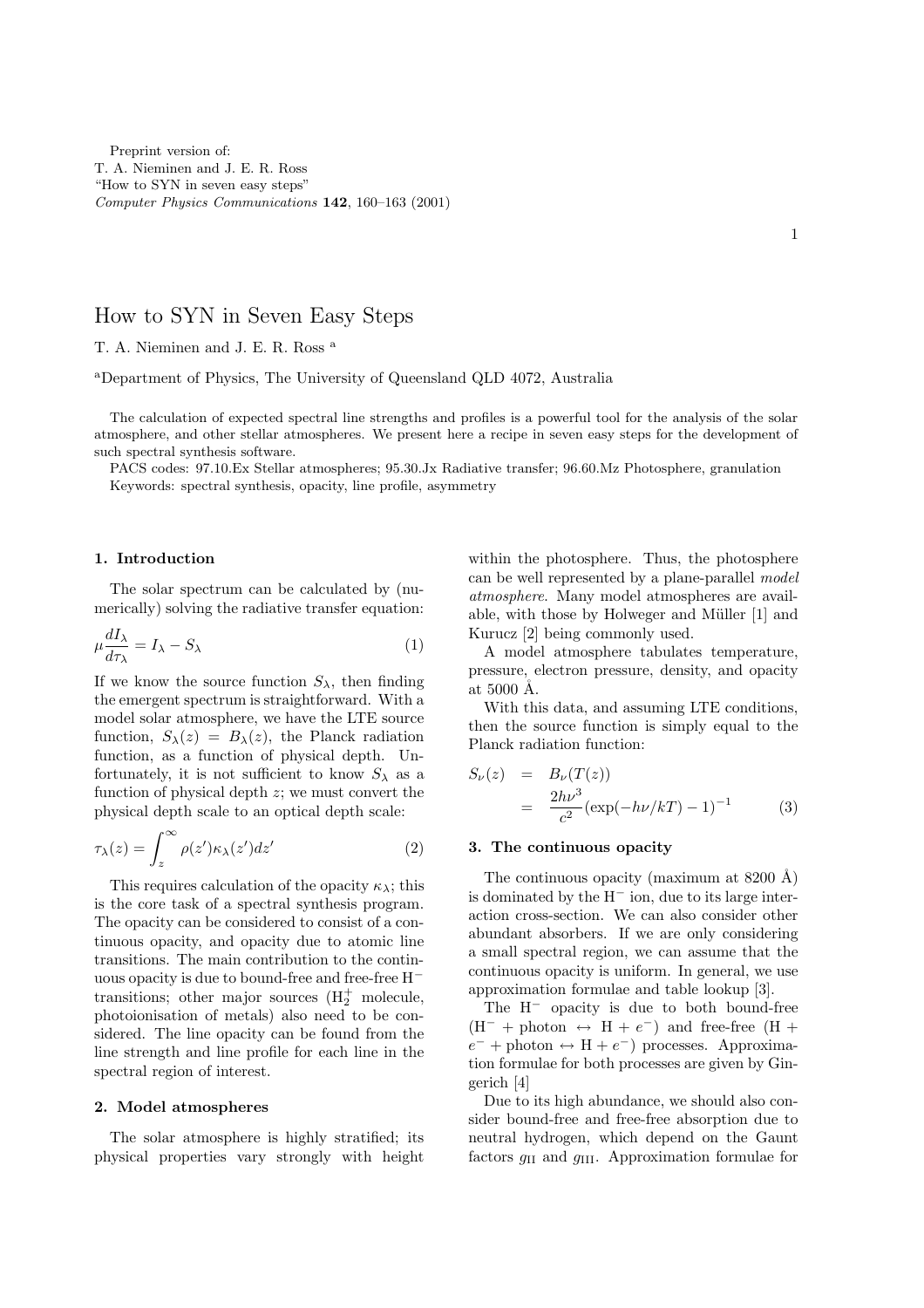- 1. Calculate  $S_{\lambda}(z)$
- 2. Calculate continuous opacity
- 3. Calculate line opacities. This requires:
	- line strengths
	- damping
	- thermal and mass motion
- 4. Calculate optical depth scale
- 5. Effect of intermediate scale mass motion
- 6. Numerical integration of radiative transfer equation (1)
- 7. Non-plane parallel corrections large scale mass motion

|  |  |  |  | Figure 1. Recipe for spectral synthesis |
|--|--|--|--|-----------------------------------------|
|--|--|--|--|-----------------------------------------|

 $g_{\text{II}}$  and  $g_{\text{III}}$  are given by Mihalas [5].

Other sources of opacity which can be considered include the  $H_2^+$  molecule, for which crosssections have been calculated; a convenient tabulation for interpolation is available in [4]. The abundances of heavier elements much lower than that of hydrogen, and they contribute far less to the opacity. Only the most abundant species need be considered, Mg and Si being the most important. Calculations by Peach [6] can be used for interpolation.

## 4. Line opacities

The opacity due to a spectral line depends strongly on the wavelength – which is why it's a line – which makes it necessary to calculate the line opacity on a sufficiently dense grid of wavelength points. For a single (not too strong) line, a total wavelength range of  $\approx 1$  Å is enough; a few hundred wavelength points will be sufficient. The use of a non-uniform grid of wavelength points can greatly speed up line opacity calculation, at the cost of a greater effort to implement. Note that it is largely unimportant as to whether the calculation is performed over a grid of wavelength points or frequency points, since conversion from one to the other is simple.

The opacity of a single line depends on

- 1. population of the absorber,
- 2. intrinsic strength of the transition,
- 3. and the line profile.

The populations of absorbers depend on the atomic abundances and the equilibrium between the atomic species, the rest of the atmosphere, and the radiation field. We can simplify this greatly by assuming LTE.

The strength of the transition – the oscillator strength, or f-value can be obtained from a suitable source of data such as the NIST Atomic Spectra Database at http://physics. nist.gov/cgi-bin/AtData/main\_asd or the Vienna Atomic Line Database (VALD) at http: //www.astro.univie.ac.at/~vald/.

#### 4.1. The line profile

The line profile function of a stationary atom is the Lorentz profile:

$$
\phi(\nu) = \frac{\Gamma/4\pi^2}{(\nu - \nu_0)^2 + (\Gamma/4\pi)^2}
$$
\n(4)

Thermal motions will produce a profile that is the convolution of the Lorentz profile and the Maxwellian Doppler shift profile, giving the Voigt profile:

$$
\phi(\nu) = \frac{a}{\pi^{3/2}} \int_{-\infty}^{\infty} \frac{\exp(-x^2)}{(v-x)^2 + a^2} dx \n= \frac{1}{\sqrt{\pi}} H(a, v)
$$
\n(5)

where  $a = \Gamma/4\pi \Delta \nu_D$  and  $v = (\nu - \nu_0)/\Delta \nu_D$ , where  $\Gamma$  is the natural (Lorentzian) line width, and  $\Delta \nu_D$  is the Doppler shift due to the most probable speed.

We can expect a spectral synthesis code to spend a major part of the execution time repeatedly calculating the Voigt function. Various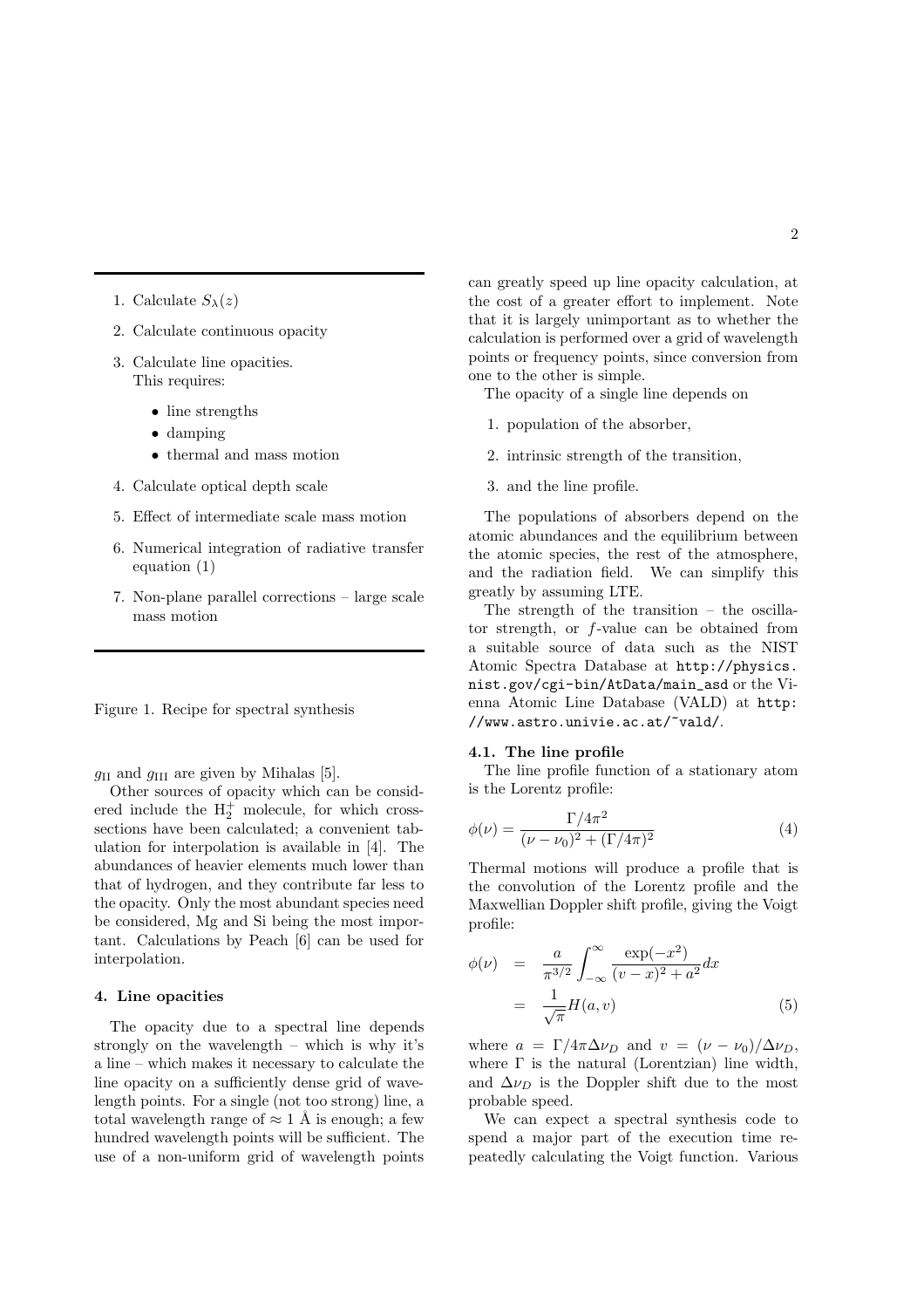methods are available [7]. Fast methods usually use asymptotic methods where possible (since the Voigt profile approaches the Lorentz and Maxwell profiles in the limit), and other approximate (eg power series) methods elsewhere. Alternately, the Voigt profile can be calculated by convolution of the Lorentz and Maxwell Doppler profiles, using Fourier transformation methods for speed.

#### 4.2. Damping

The most important contribution to damping is collisions with neutral hydrogen (almost all of which is in the ground state). Damping due to electrons is 50 times smaller, or even less, and damping due to helium about 30 times smaller. Other sources can be neglected.

The line broadening theory developed by Anstee and O'Mara [8] has been shown to be accurate. Collisions with hydrogen atoms in the photosphere are fast; the impact approximation can be used. The line width (HWHM) is

$$
\Delta \nu_{\text{coll}} = N \int_0^\infty v f(v) \sigma(v) dv \tag{6}
$$

where  $\sigma$  is the line broadening cross section, and  $f(v)$  is the normalised Maxwellian velocity distribution.

Data calculated using this theory is available [9], and code to calculate broadening has been developed [10] (available at http://www. astro.uu.se/~barklem) which can be used either for stand-alone calculation, or can be incorporated into a spectral synthesis program. This code calculates the linewidth per unit hydrogen atom density for a given temperature.

The total Lorentzian width is the sum of the collisional damping width, the natural line width, and the stimulated absorption/emission width. Only the collisional damping width will be important in the photosphere.

## 4.3. Small-scale mass motion

We can expect small-scale turbulent motion to have a Gaussian velocity distribution (Kolmogorov turbulence). The effect will be the same as that of thermal motion, and the two can be combined. The average photospheric microturbulence is 0.845 km/s. We can simply use this average value as a uniform microturbulence, or a depth-dependent value can be used.

## 5. Integrating the radiative transfer equation

All of the processes that affect the opacity have been considered. The radiative transfer equation (1) can be integrated. The radiative transfer equation (1) is well behaved, provided we solve it in a reasonable manner. In order to avoid the growth of errors, we integrate

$$
I_{\lambda}(\tau=0) = \int_0^{\infty} S_{\lambda}(\tau_{\lambda}) \exp(-\tau_{\lambda}/\mu) \frac{1}{\mu} d\tau_{\lambda}.
$$
 (7)

In practice, we step through the layers of our model atmosphere, from the top to the bottom, with the step size for the numerical integration being determined by the spacing in the model atmosphere. By the time the bottom of the model atmosphere is reached, the contributions to the emergent intensity are negligible.

## 6. Large-scale mass motion – beyond the plane-parallel approximation

Large-scale flows prevent the photosphere from being strictly plane-parallel. The main motion at this scale is that due to the granulation. A granular cell is typically about 1000km across, consisting of a hot, slowly rising, central region, and a cooler, more rapidly falling outer region.

Even a simple model of granulation can greatly improve the results of spectral synthesis, compared with assuming a Gaussian distribution of large-scale motion (macroturbulence). The granule can be divided into three purely plane-parallel regions: the rising core, the falling outer region, and a transition region between the two. We can assume that the flow velocity in each region varies with height  $h$  as

$$
V = V_0 \exp(-h/V_s), \tag{8}
$$

where  $V_s$  is the velocity scale height. We can expect the microturbulence, since it is driven by the large scale flow, to have the same depth dependence. A Gaussian macroturbulent velocity can also be associated with each region to model